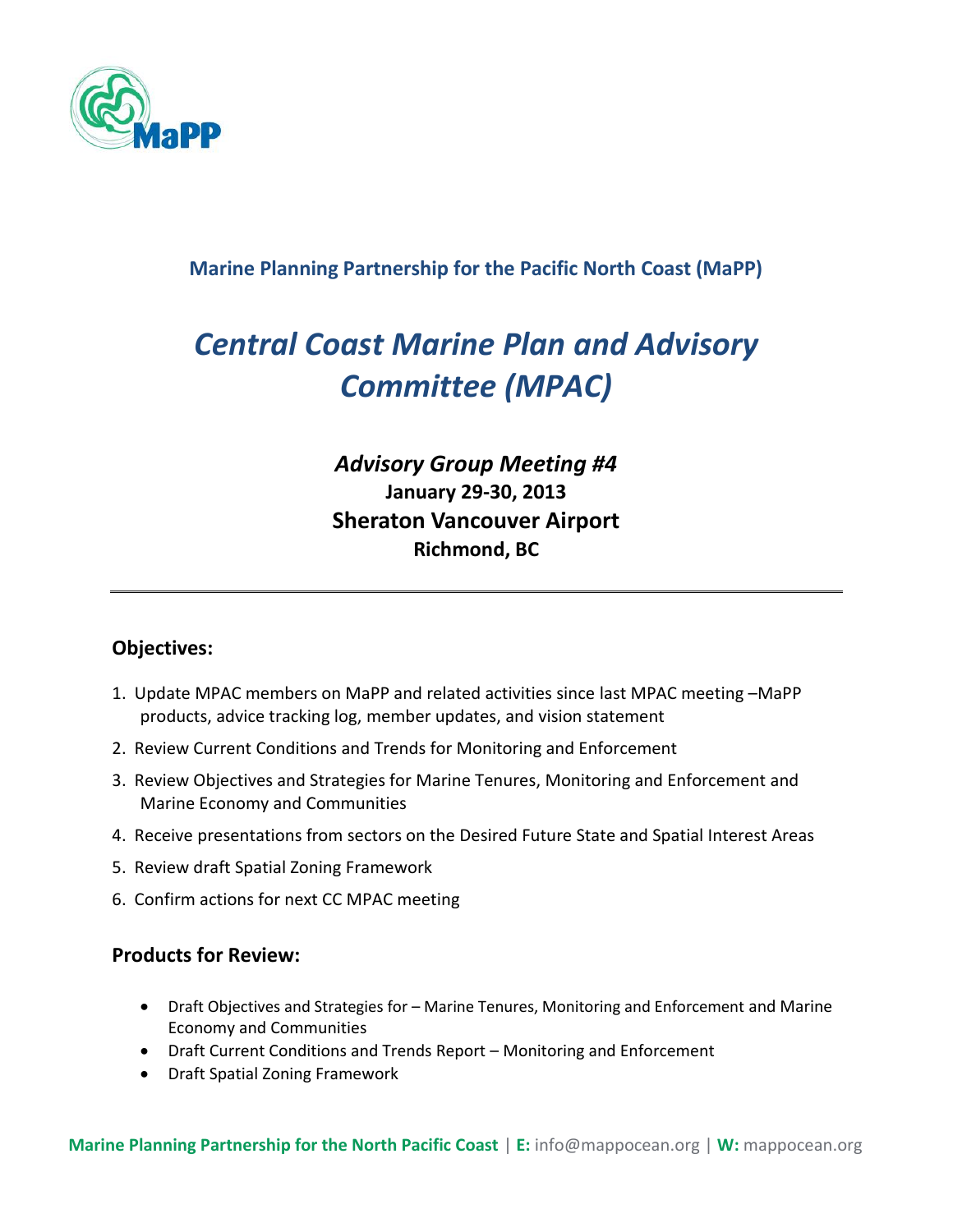

#### **Day 1**

| #              | <b>Time</b>     | <b>Topic</b>                                                                                                                                            |
|----------------|-----------------|---------------------------------------------------------------------------------------------------------------------------------------------------------|
|                | 8:30-9:00am     | <b>Coffee and Networking</b>                                                                                                                            |
| 1              | $9:00-9:15$     | <b>Welcome and Opening</b><br>Facilitator/Co-chairs welcoming<br>$\bullet$<br>Location logistics<br>Overview of Agenda<br>Introductions around the room |
| $\overline{2}$ | 9:15-10:00      | <b>Updates and Advice Review</b><br>MPAC member updates<br>MPAC membership update<br>$\bullet$<br>Review advice log                                     |
|                | 10:00-10:15     | <b>Break</b>                                                                                                                                            |
| 3              | $10:15 - 11:15$ | <b>Intro to Marine Tenures and Coastal First Nations</b><br><b>Reconciliation Protocol</b>                                                              |
| $\overline{4}$ | $11:15 - 12:00$ | Current Conditions and Trends Reports - Monitoring and<br><b>Enforcement</b>                                                                            |
|                | 12:00-1:00      | Lunch - provided                                                                                                                                        |
| 5              | $1:00-2:30$     | <b>Objectives and Strategies for Monitoring and Enforcement</b>                                                                                         |
| 6              | $2:30-3:00$     | <b>Objectives and Strategies for Marine Tenures</b>                                                                                                     |
|                | $3:00-3:15$     | <b>Break</b>                                                                                                                                            |
| 6              | $3:15-4:15$     | <b>Cont'd Objectives and Strategies for Marine Tenures</b>                                                                                              |
| 7              | $4:15-4:30$     | Day 1 wrap and look ahead to Day 2                                                                                                                      |